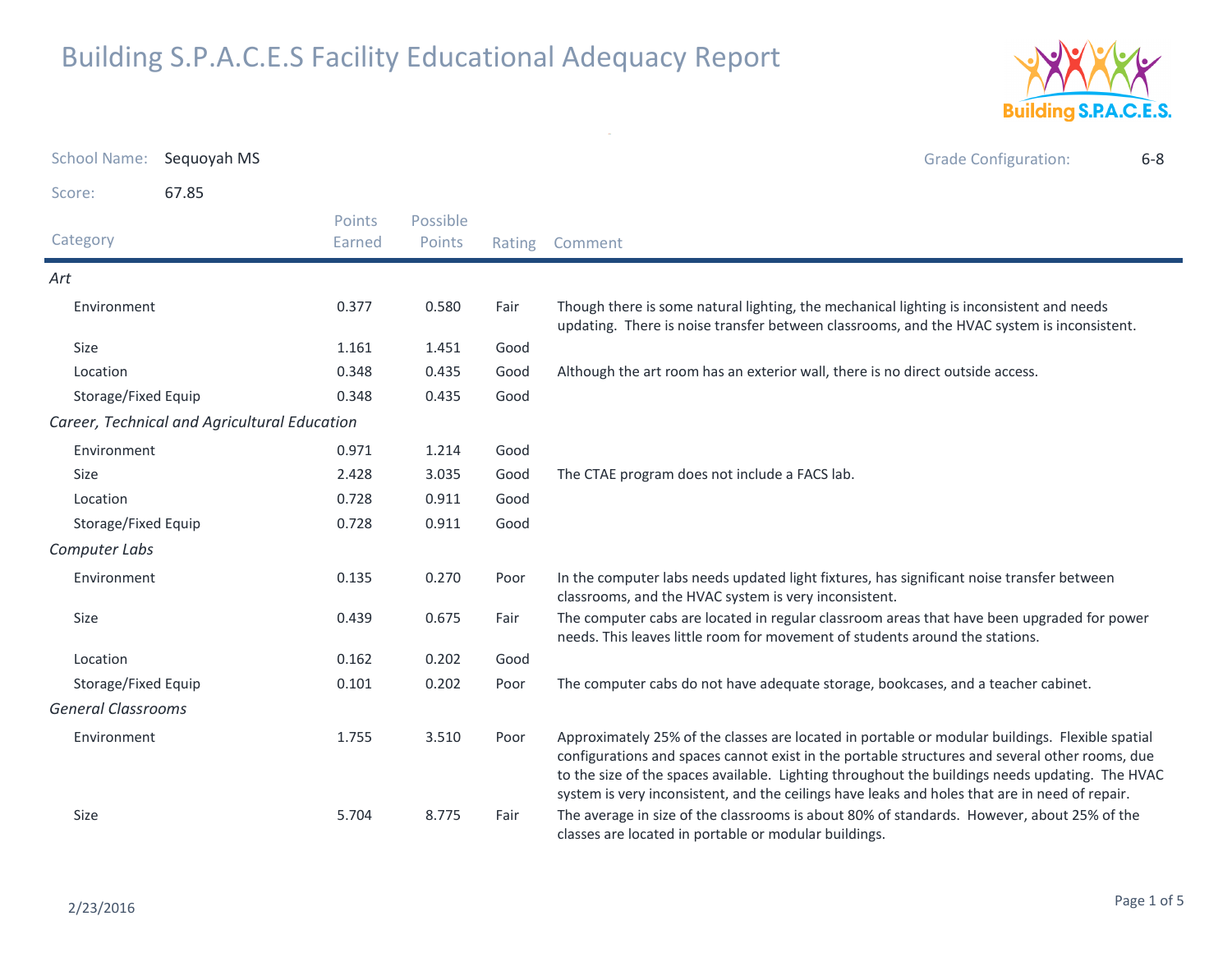

| School Name: Sequoyah MS            |       |                  |                    |        | <b>Grade Configuration:</b><br>$6 - 8$                                                                                                                                                                                                                                                                                                                                                                                                                                                                                         |
|-------------------------------------|-------|------------------|--------------------|--------|--------------------------------------------------------------------------------------------------------------------------------------------------------------------------------------------------------------------------------------------------------------------------------------------------------------------------------------------------------------------------------------------------------------------------------------------------------------------------------------------------------------------------------|
| Score:                              | 67.85 |                  |                    |        |                                                                                                                                                                                                                                                                                                                                                                                                                                                                                                                                |
| Category                            |       | Points<br>Earned | Possible<br>Points | Rating | Comment                                                                                                                                                                                                                                                                                                                                                                                                                                                                                                                        |
| <b>General Classrooms</b>           |       |                  |                    |        |                                                                                                                                                                                                                                                                                                                                                                                                                                                                                                                                |
| Location                            |       | 1.711            | 2.632              | Fair   | The locations of the rooms are not always appropriately located for the program, due to sizing<br>needs for various populations. Furthermore, approximately 25% of the classes are located in<br>portable or modular buildings.                                                                                                                                                                                                                                                                                                |
| Storage/Fixed Equip                 |       | 1.316            | 2.632              | Poor   | Most rooms lack permanent casework for teaching materials and records. Many classrooms also<br>lack bookcases. Furthermore, approximately 25% of the classes are located in portable or<br>modular buildings.                                                                                                                                                                                                                                                                                                                  |
| <b>Instructional Resource Rooms</b> |       |                  |                    |        |                                                                                                                                                                                                                                                                                                                                                                                                                                                                                                                                |
| Environment                         |       | 0.368            | 0.737              | Poor   | Lighting is not dimmable and needs updating. There is noise transfer between classrooms, and<br>the HVAC system is inconsistent.                                                                                                                                                                                                                                                                                                                                                                                               |
| Size                                |       | 1.474            | 1.842              | Good   |                                                                                                                                                                                                                                                                                                                                                                                                                                                                                                                                |
| Location                            |       | 0.442            | 0.553              | Good   |                                                                                                                                                                                                                                                                                                                                                                                                                                                                                                                                |
| Storage/Fixed Equip                 |       | 0.276            | 0.553              | Poor   | The Instructional Resource rooms do not have adequate storage space, lack a Smart Board and<br>have very little technology.                                                                                                                                                                                                                                                                                                                                                                                                    |
| <b>Learning Environment</b>         |       |                  |                    |        |                                                                                                                                                                                                                                                                                                                                                                                                                                                                                                                                |
| Learning Style Variety              |       | 2.250            | 4.500              | Poor   | Flexible learning spaces are very limited, especially in the portable structures.                                                                                                                                                                                                                                                                                                                                                                                                                                              |
| <b>Interior Environment</b>         |       | 0.900            | 1.800              | Poor   | Approximately 25% of the classes are located in portable or modular buildings. Flexible<br>configurations and spaces do not exist in the portable structures and several other rooms, due to<br>the size of the spaces provided. Lighting throughout the buildings needs updating and often<br>creates a glare on study materials or is too dim. The HVAC system is inconsistent throughout the<br>school. Some ceilings have leaks and existing holes that are in need of repair, which negatively<br>affects the aesthetics. |
| <b>Exterior Environment</b>         |       | 0.675            | 1.350              | Poor   | There are no outdoor covered learning areas, art patios, or social gathering spaces.                                                                                                                                                                                                                                                                                                                                                                                                                                           |
| Environment                         |       | 0.418            | 0.835              | Poor   | In the media center lighting fixtures need updating. There is noise transfer between classrooms,<br>and the HVAC system is very inconsistent.                                                                                                                                                                                                                                                                                                                                                                                  |
| Media Center                        |       |                  |                    |        |                                                                                                                                                                                                                                                                                                                                                                                                                                                                                                                                |
| Size                                |       | 1.044            | 2.088              | Poor   | The media center itself is only about 54% of standard and lacks space for much of the DCSD<br>media center standards.                                                                                                                                                                                                                                                                                                                                                                                                          |

 $\sim$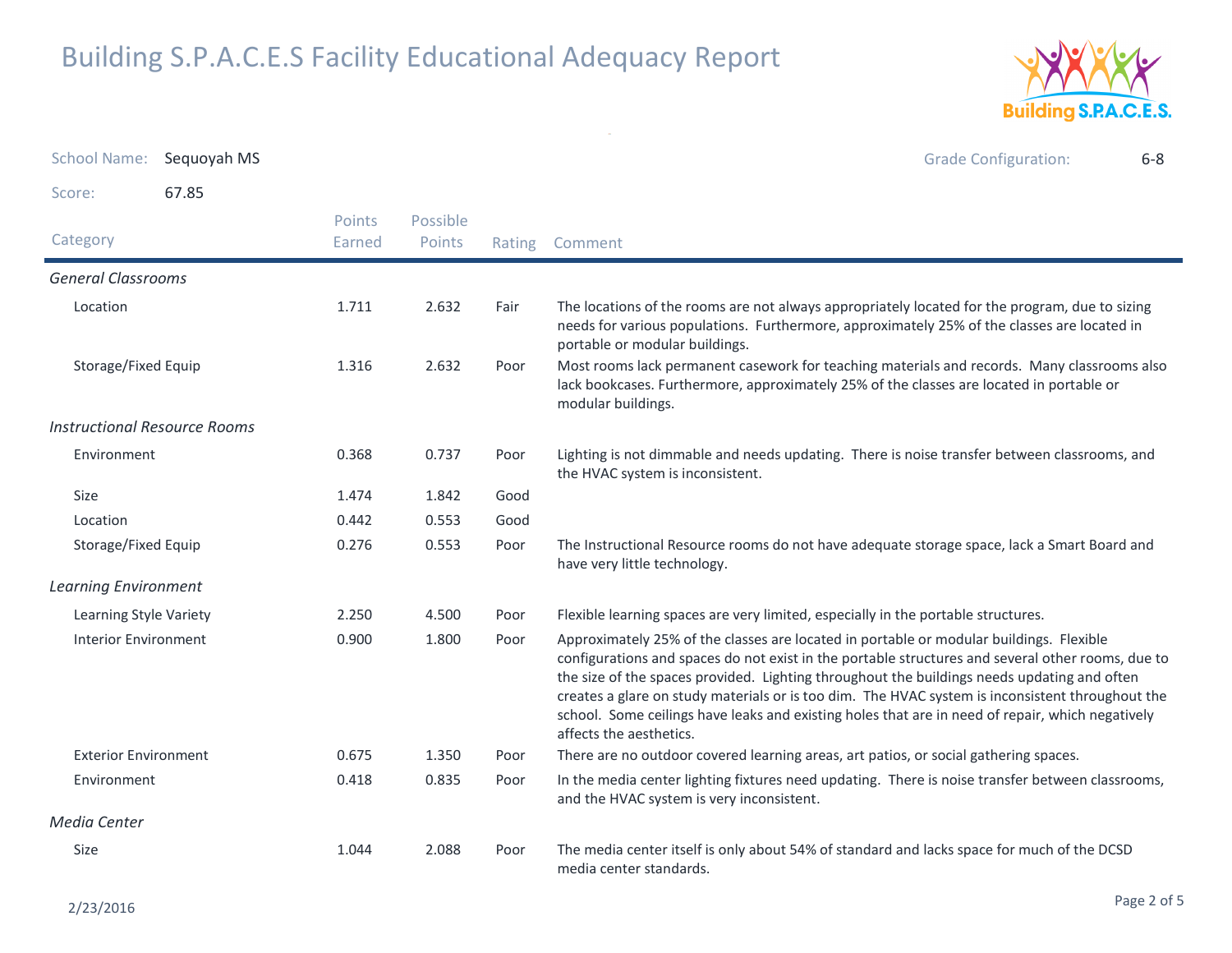

| <b>School Name:</b>       | Sequoyah MS |                  |                    |        | <b>Grade Configuration:</b><br>$6 - 8$                                                                                                                                                         |
|---------------------------|-------------|------------------|--------------------|--------|------------------------------------------------------------------------------------------------------------------------------------------------------------------------------------------------|
| Score:                    | 67.85       |                  |                    |        |                                                                                                                                                                                                |
| Category                  |             | Points<br>Earned | Possible<br>Points | Rating | Comment                                                                                                                                                                                        |
| Media Center              |             |                  |                    |        |                                                                                                                                                                                                |
| Location                  |             | 0.501            | 0.626              | Good   |                                                                                                                                                                                                |
| Storage/Fixed Equip       |             | 0.313            | 0.626              | Poor   | The media center lacks enough power for the technology needs and sufficient space for needed<br>books, equipment storage, and production spaces. The sink is also not functional.              |
| Music                     |             |                  |                    |        |                                                                                                                                                                                                |
| Environment               |             | 0.430            | 0.662              | Fair   | The music rooms have very little natural lighting and the mechanical lighting is inconsistent and<br>needs updating. The HVAC system is also inconsistent and uncontrollable.                  |
| Size                      |             | 1.655            | 1.655              | Excel  |                                                                                                                                                                                                |
| Location                  |             | 0.497            | 0.497              | Excel  |                                                                                                                                                                                                |
| Storage/Fixed Equip       |             | 0.497            | 0.497              | Excel  |                                                                                                                                                                                                |
| <b>Performing Arts</b>    |             |                  |                    |        |                                                                                                                                                                                                |
| Environment               |             | 0.188            | 0.377              | Poor   | The stage and performing arts area needs updated light fixtures, lacks ADA access, the HVAC<br>system is very inconsistent, and noise transfers easily from other areas.                       |
| <b>Size</b>               |             | 0.612            | 0.942              | Fair   | The Performance Area does not have a dressing room or storage available.                                                                                                                       |
| Location                  |             | 0.141            | 0.283              | Poor   | The Performance Area does not have public access, cannot be separated from the rest of the<br>building, and does not have easy access to public restrooms.                                     |
| Storage/Fixed Equip       |             | 0.184            | 0.283              | Fair   | The stage does not have storage, and little technology availability.                                                                                                                           |
| <b>Physical Education</b> |             |                  |                    |        |                                                                                                                                                                                                |
| Environment               |             | 1.080            | 2.160              | Poor   | The gym needs updated light fixtures, the HVAC system is inconsistent, and noise transfers easily.                                                                                             |
| Size                      |             | 5.400            | 5.400              | Excel  |                                                                                                                                                                                                |
| Location                  |             | 1.620            | 1.620              | Excel  |                                                                                                                                                                                                |
| Storage/Fixed Equip       |             | 1.620            | 1.620              | Excel  |                                                                                                                                                                                                |
| <i>Science</i>            |             |                  |                    |        |                                                                                                                                                                                                |
| Environment               |             | 0.558            | 0.859              | Fair   | Though there is some natural lighting, the mechanical lighting is inconsistent and needs<br>updating. There is some noise transfer between classrooms, and the HVAC system is<br>inconsistent. |

 $\sim$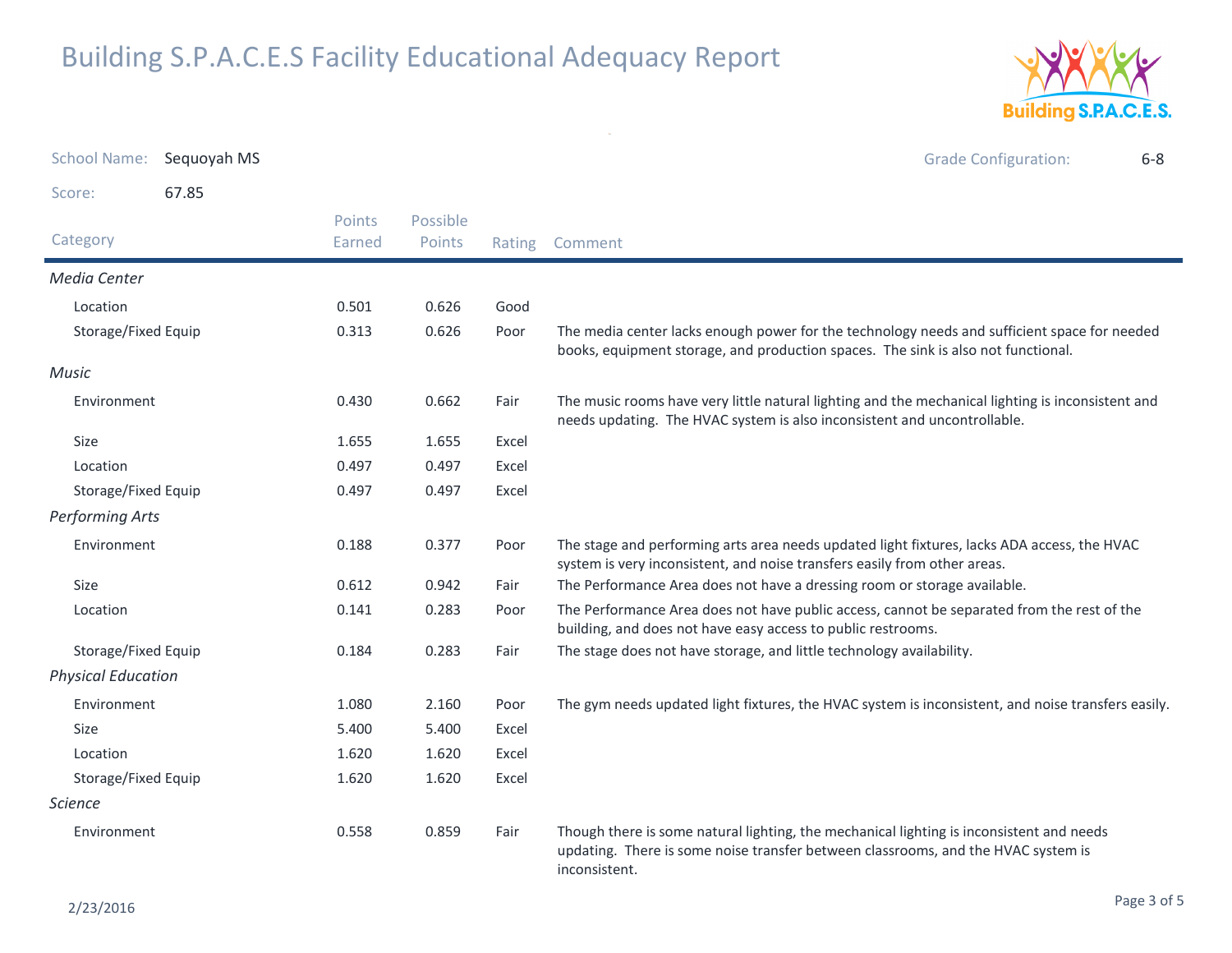

| <b>School Name:</b>             | Sequoyah MS                      |                         |                    |        | <b>Grade Configuration:</b><br>$6 - 8$                                                                                                                                                |
|---------------------------------|----------------------------------|-------------------------|--------------------|--------|---------------------------------------------------------------------------------------------------------------------------------------------------------------------------------------|
| Score:                          | 67.85                            |                         |                    |        |                                                                                                                                                                                       |
| Category                        |                                  | <b>Points</b><br>Earned | Possible<br>Points | Rating | Comment                                                                                                                                                                               |
| <b>Science</b>                  |                                  |                         |                    |        |                                                                                                                                                                                       |
| <b>Size</b>                     |                                  | 2.147                   | 2.147              | Excel  |                                                                                                                                                                                       |
| Location                        |                                  | 0.515                   | 0.644              | Good   |                                                                                                                                                                                       |
| Storage/Fixed Equip             |                                  | 0.515                   | 0.644              | Good   |                                                                                                                                                                                       |
|                                 | Self-Contained Special Education |                         |                    |        |                                                                                                                                                                                       |
| Environment                     |                                  | 0.246                   | 0.491              | Poor   | Lighting needs updating, the room has noise transfer from other classrooms, and the HVAC<br>system is inconsistent.                                                                   |
| Size                            |                                  | 0.983                   | 1.228              | Good   | The special education program lacks a family living center.                                                                                                                           |
| Location                        |                                  | 0.295                   | 0.368              | Good   |                                                                                                                                                                                       |
| Storage/Fixed Equip             |                                  | 0.184                   | 0.368              | Poor   | The self-contained special education has some storage. However, the program does not include<br>adequate permanent casework or a family living center.                                |
| <b>Non-Instructional Spaces</b> |                                  |                         |                    |        |                                                                                                                                                                                       |
| Administration                  |                                  | 0.943                   | 1.886              | Poor   | The administrative areas have narrow halls. There is a very noticeable noise transfer between<br>rooms and offices, and the HVAC system is very inconsistent.                         |
| Cafeteria                       |                                  | 2.340                   | 3.600              | Fair   | Though the cafeteria is much larger than the rated needs assessment, there are only two serving<br>lines available in the design. Additionally, the cafeteria lacks adequate storage. |
| Food Service and Prep           |                                  | 3.344                   | 5.144              | Fair   | The design for food services lacks a needed serving line and adequate space for the equipment<br>and work needs.                                                                      |
| Clinic                          |                                  | 0.000                   | 0.306              | Unsat  | Sequoyah Middle School does not house a dedicated space for a clinic. The part-time nurse only<br>dispenses medication as needed.                                                     |
| Counseling                      |                                  | 0.191                   | 0.382              | Poor   | The counseling areas lack a reception area, fireproof access for records, a conference room and a<br>quality environment with issues of the lights, HVAC, and natural lighting.       |
|                                 | <b>Custodial and Maintenance</b> | 0.450                   | 0.450              | Excel  |                                                                                                                                                                                       |
| <b>Student Restrooms</b>        |                                  | 0.418                   | 0.835              | Poor   | The restrooms consistently have a very unpleasant odor. They are also insufficient in numbers<br>and locations for the programs.                                                      |
| Faculty Work Space and Toilets  |                                  | 0.652                   | 0.815              | Good   |                                                                                                                                                                                       |